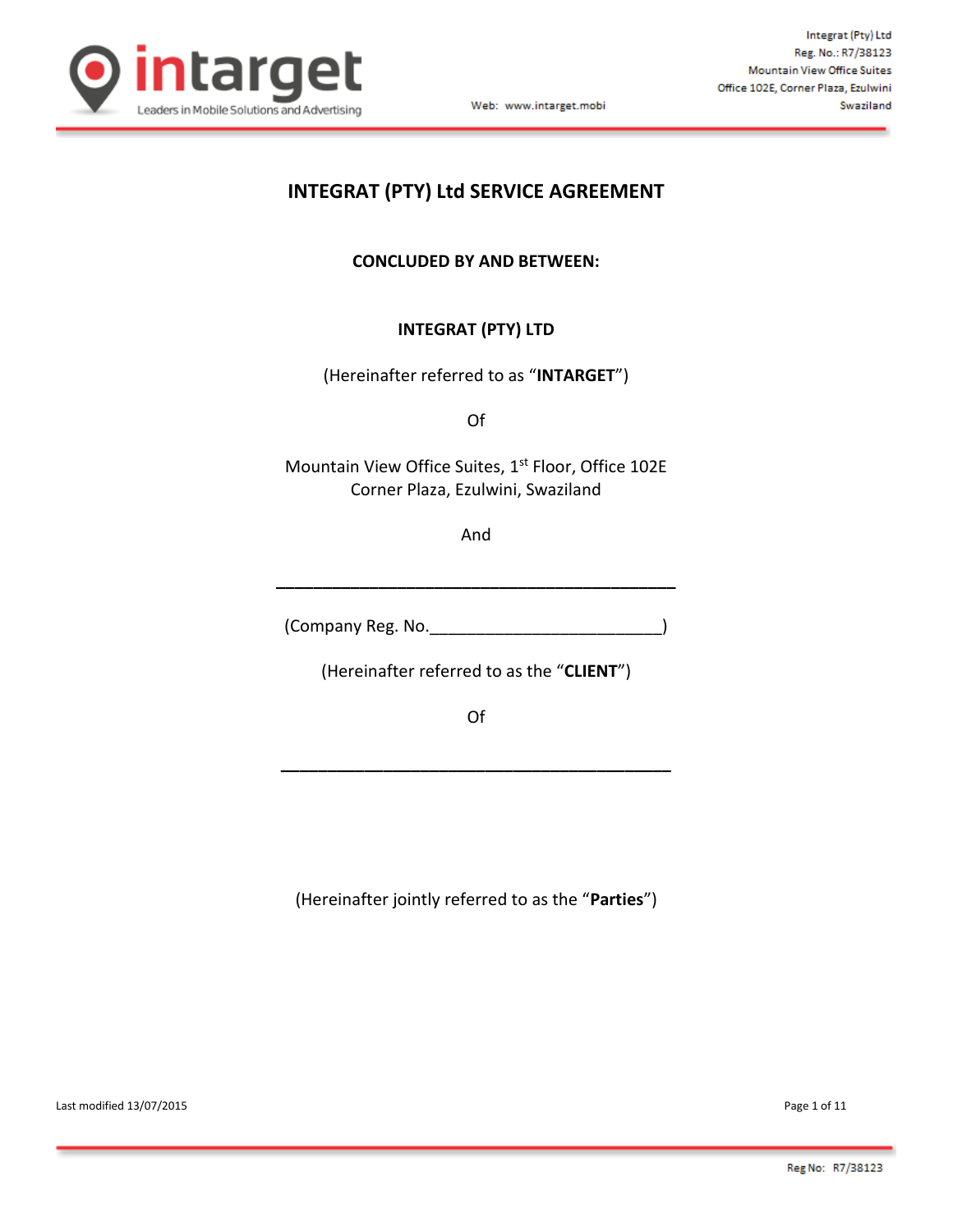

#### **WHEREAS:**

- 1. The **CLIENT** will make use of the **INTARGET** hosted messaging and scripting platforms to deliver services to its **End-Users** at a cost as set out in this agreement and its annexures.
- 2. **INTARGET** undertakes to provide an aggregation technology platform to enable the **CLIENT** to deliver mobile services to its **End-Users** as per this agreement.

#### **WHEREAS IT IS AGREED AS FOLLOWS**:

- 1. **DEFINITIONS**: Unless otherwise determined by the context, the following words will bear the meanings set forth against them:
- 1.1 The/This **"Agreement"** means the Service Agreement together with any and all attachments hereto.
- 1.2 "**Attachment "A"** provides reference to the **INTARGET** cost structure.
- 1.3 "**Attachment "B"** provides the obligations of the parties in regard to service level standards.
- 1.4 A "**Bearer Cost"** is defined as the costs of the bearer used and consists of charges by the Operator and **INTARGET**.
- 1.5 A "**Bulk Number"** is defined as a number used for bulk messaging. There is no revenue share for bulk numbers for incoming traffic.
- 1.6 A "**CLIENT"** is the Party set out on the cover page hereto.
- 1.7 A "**Credit"** is defined as the minimum transaction cost. Different credits will apply to different services. Credit value is defined in Attachment A.
- 1.8 A "**Customer Care Intervention"** is defined as any incoming channel requesting End User support, including but not limited to, telephone calls, Fax calls, online unsubscribe requests & support emails.
- 1.9 The "**Effective Date"** is the date of signature of this Agreement by the Party signing last in time, unless otherwise agreed to in writing, by the parties.
- 1.10 A "**Message"** is defined as a transaction exiting or entering the **INTARGET** Messaging Platforms through one of the API's (Application Protocol Interface).
- 1.11 A "**Mobile Operator" or "Operator" or "MNO"** is defined as a GSM (Global Systems for Mobile Communication) network provider.
- 1.12 A "**Premium Revenue Band"** is defined as a predefined charge associated with a specific number allocated by the Operator.
- 1.13 A "**Private number"** is for one customer's exclusive use.
- 1.14 "**SAG"** is defined as a Single Access Gateway.
- 1.15 A "**Short Code"** is defined as a 4-digit code allocated by the Operators for across network support. A same short code is allocated by all the Operators and linked to the same tariff band.
- 1.16 "**SLA"** is defined as a Service Level Agreement.
- 1.17 A**"SMS MO"** (or Mobile Originating) message is defined as an SMS that is originated from the mobile phone.
- 1.18 A "**SMS MT"** (or Mobile Terminating) message is defined as an SMS that is terminated on the mobile phone.

Last modified 13/07/2015 **Page 2 of 11**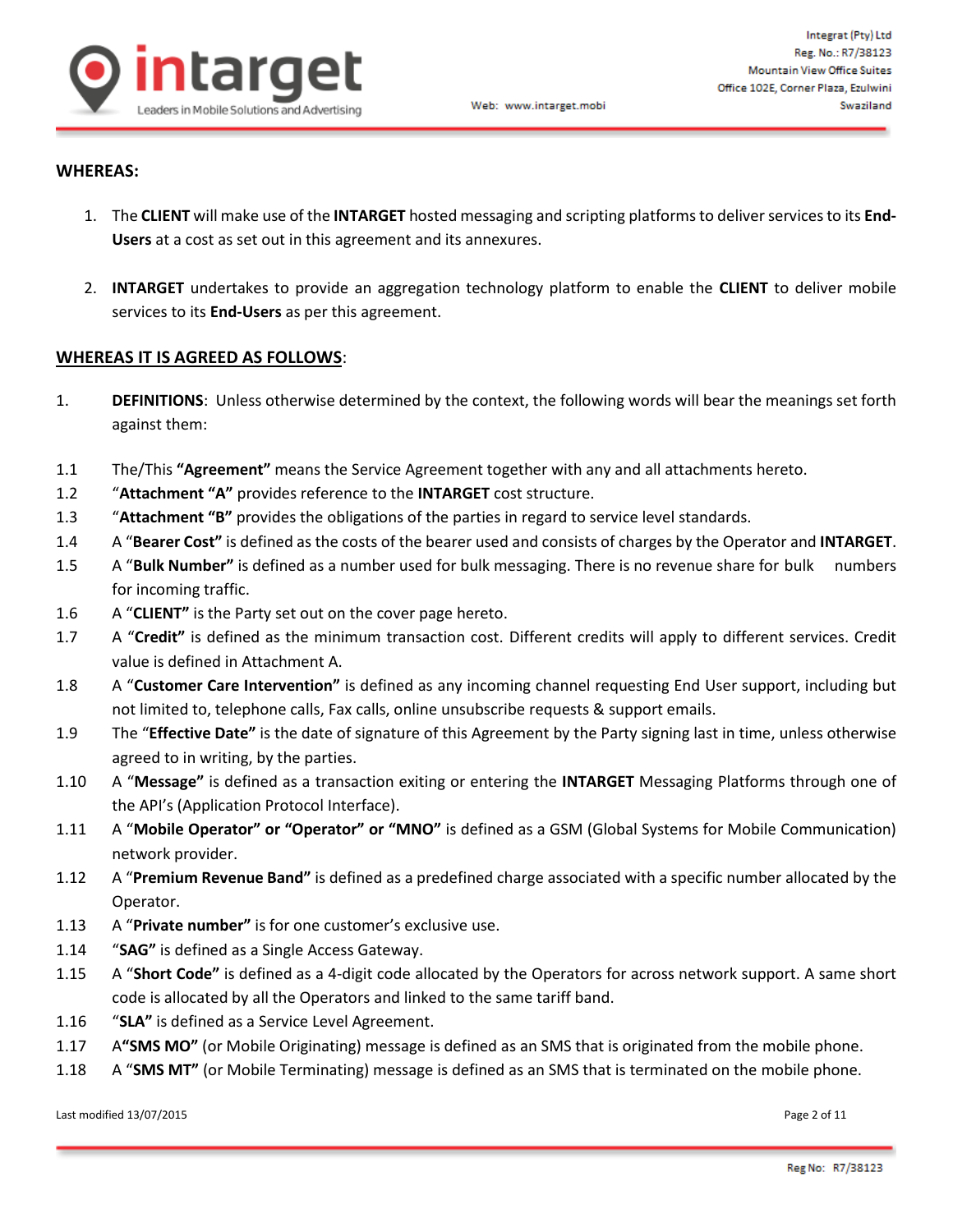

- 1.19 A "**Subscriber"** is defined as a mobile phone user.
- 1.20 A "**TAG"** is a numeric extension to a SMS number.
- 1.21 A "**Transaction"** is defined as a sequence of events to complete a single action e.g. to receive a SMS (Short Message Service), to send a SMS, to send data, to receive data etc.
- 1.22 A "**USSD"** (Unstructured Supplementary Service Data) Number is defined as a number allocated for use for USSD services.
- 1.23 "**WAP"** is defined as a Wireless Application Protocol.
- 1.24 **"VAS Guidelines"** means the regulation as outlined by MTN.
- 1.25 "**Regulatory Authority**" means the communications authority as constituted in the Kingdom of Swaziland
- 1.26 **"SPTC"** means Swaziland Post and Telecommunications Corporation

#### **2. COMMENCEMENT AND TERM OF THIS AGREEMENT**

This agreement will commence on the Effective Date and shall continue for a fixed period of one year, where after the agreement shall automatically renew and then continue indefinitely from month to month on the same terms until cancelled by either party upon 90 (thirty) day's prior written notice to cancel the agreement to the other party, or as a result of breach. The onus of proof of termination is on the party wishing to terminate.

#### **3. CONTRIBUTION BY EACH PARTY**

- 3.1 INTARGET will supply a means to enable the CLIENT to deliver mobile services to its Subscribers, using technology developed by INTARGET for this purpose.
- 3.2 The **CLIENT** will pay **INTARGET** for services, transactions and use of its infrastructure as set out in Attachment "A".
- 3.3. The **CLIENT** will be responsible for management and all financial costs, including inter alia, all cost related to content royalties to copyright bodies and/or artists.
- 3.4. The **CLIENT** will secure any rights for the use of copyright protected and/or patented products/services relating to content and expressly indemnify **INTARGET** against any and all claims made by any 3rd Party alleging that the **CLIENT** has breached the terms of this provision.

#### **4. COSTS AND REVENUE SHARE**

- 4.1 Each number will attract revenue for the **CLIENT** as indicated in Attachment "A" and **INTARGET** shall make payment thereof as follows:
- 4.2 **INTARGET** shall make payment to the **CLIENT** 67 days after the revenue share month-end. The payment time from the Operator is 60 days after a full revenue month if no dispute arises. Revenue/discounts are payable/calculated on monthly traffic and not for the accumulated traffic over longer periods of time.
- 4.3 If payments owed to **INTARGET** are withheld by the Mobile Operators for any reason, these payments will also be withheld from the **CLIENT**, until such time as payments are received from the Operator, which will then be paid over to the **CLIENT**.
- 4.4 A minimum revenue claim of E 1000 shall be allowed. The right to claim monies due shall expire within 6 months from date of web statement, and the **CLIENT** shall lose such monies payable.

Last modified 13/07/2015 Page 3 of 11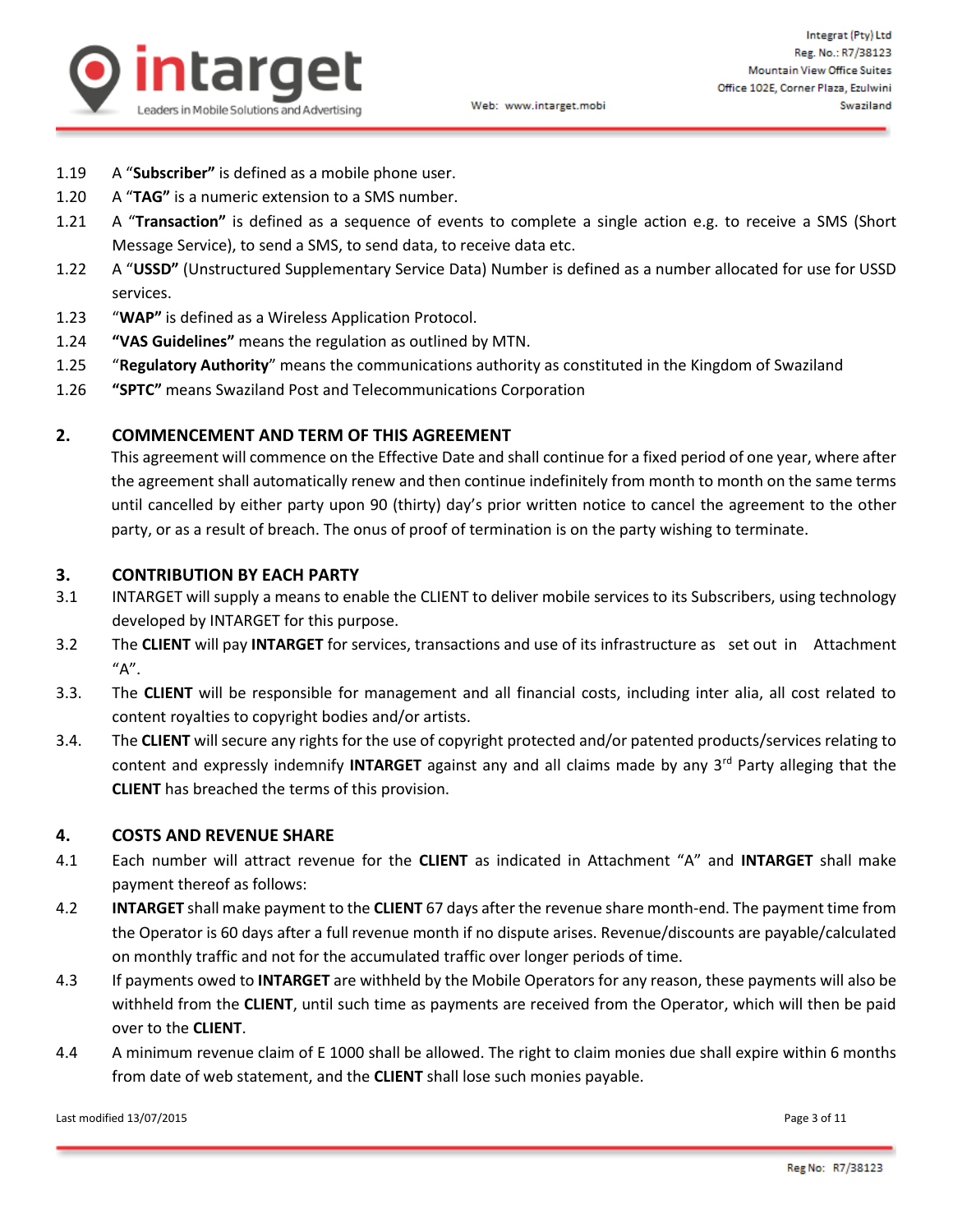

- 4.5 **INTARGET** service fees shall be invoiced monthly in advance. Any outstanding amounts owed to **INTARGET** by the **CLIENT** will be debited from their earnings, if payment conditions were not met. A pro-rata monthly fee shall be calculated for **CLIENTS** signing up during the month as follows, and is applicable only to the monthly fees. Pro-Rata Fee = (Total fee/30)\*days left in month.
- 4.6 The bearer transaction costs will be invoiced at the applicable rates monthly in arrears and the **CLIENT** shall bear the costs thereof.
- 4.7 An **INTARGET** account needs to have a deposit value equal to no less than 45 days of 3 months average usage. An account always needs to have a positive balance to transact. No negative credit limits are allowed. Credit purchases are always made at 1 credit = 1 cent but 'discounts' are applied at the rate of consumption per bearer. No discounts for advance purchases will be allowed.
- 4.8 **INTARGET** expressly prohibits the sending and receiving of MO and/or MT messages through **NON**-**INTARGET** gateways and no revenue payments will be made for services which include MO and /or MT messages that were not sent through **INTARGETs'** gateways. No revenue payments will be made for services where corresponding MT messages were not sent through **INTARGETs'** gateways, for example the delivery of marketing messages enticing users to a service. The **CLIENT** furthermore expressly agrees that it will not send any messages through **NON**-**INTARGET** gateways that refers to any valid **INTARGET** gateway service and takes full responsibility for and indemnifies **INTARGET** against any fines or actions with regards to messages which were not sent through **INTARGETs'** gateways.
- 4.9 The **CLIENT** should ensure payment of all taxes that are required to be paid in the Kingdom of Swaziland in accordance with applicable laws and regulations. If **CLIENT** fails to do so and **INTARGET** has be required to pay **CLIENT** taxes upon request from tax authorities, **INTARGET** shall give the **CLIENT** 14 (fourteen) days' notice in writing to take prompt remedial action. Such notice shall contain a description of the taxes notified by the Governmental Authority and specify the amount due to be paid. Should **CLIENT** fail to take remedial action, and **INTARGET** is required by tax authorities to pay any amount of tax that was originally due by **CLIENT**, **INTARGET** shall have the right then to withhold such amounts from payments to the **CLIENT** and provide reference of such payments.
- 4.10 If required by any applicable Law, any deduction or withholding for or on amount of any taxes, duties, surcharges or the like shall be effected against all payments by **INTARGET** to the **CLIENT** under this Agreement. If **INTARGET** is required by applicable law to deduct or withhold any amounts, then such deductions or withholding shall be for the account of the **CLIENT** and **INTARGET** shall:
- 4.10.1 Notify **CLIENT** of such requirements;
- 4.10.2 pay the relevant authority the full amount required to be deducted or withheld upon the earlier of determining that such deduction or withholding is required or receiving notice that such amount has been assessed against the **CLIENT**;
- 4.10.3 deliver to the **CLIENT**, an official receipt (or a certified copy) or other documentation provided by the relevant authorities evidencing such payment to those authorities within 60 (sixty) days of receipt of the certificate or official receipt from the relevant authority.

Last modified 13/07/2015 Page 4 of 11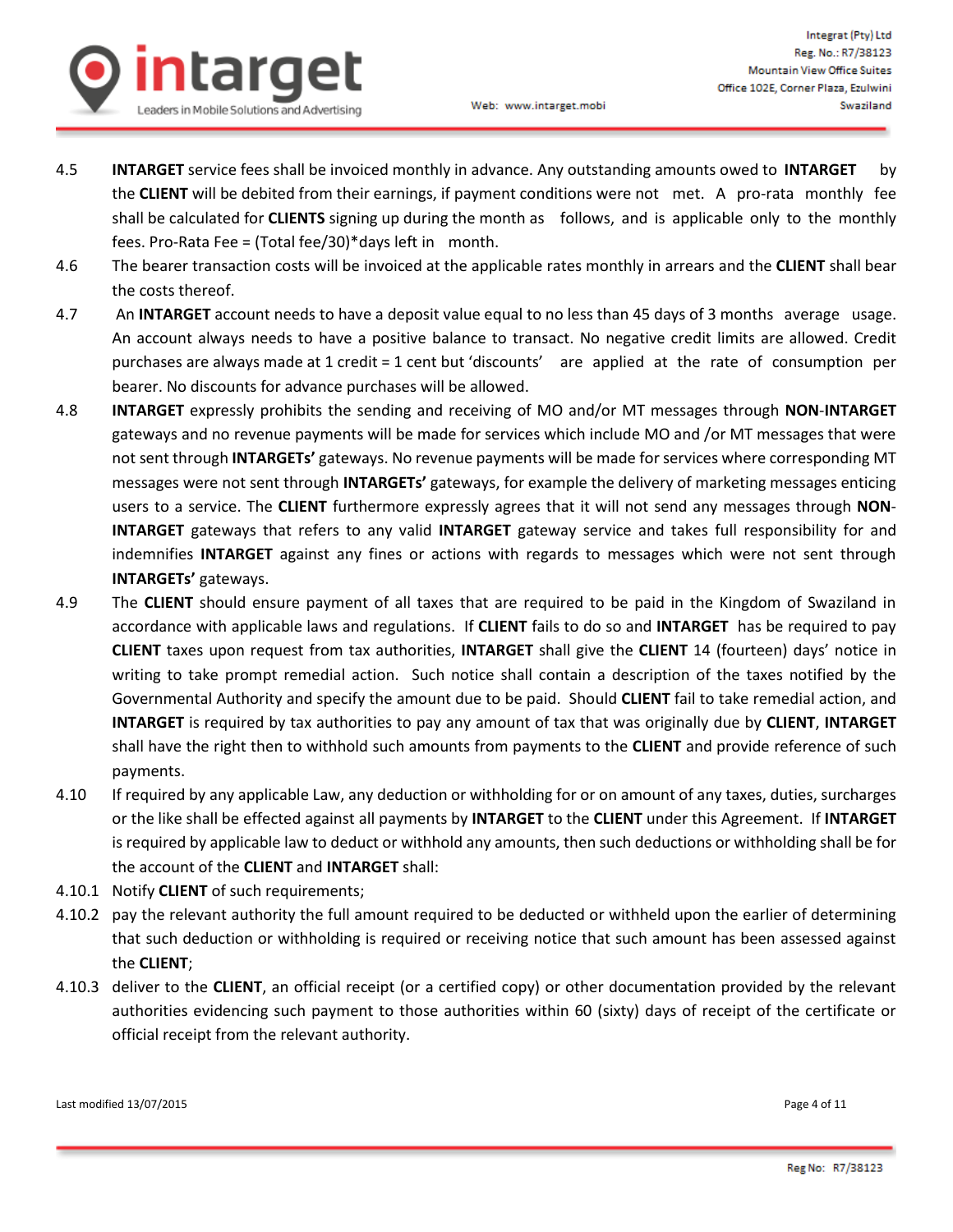

4.10.4 Not be required to pay the **CLIENT** such additional amount as would be necessary to ensure that the net amount actually received by the **CLIENT** would be equal to the full amount the **CLIENT** would have received had no such deductions or withholding been required.

## **5. VARIATION OF COSTS**

Fixed costs may escalate annually. Transaction costs are subject to change at **INTARGET's** discretion in which event such an increase or decrease shall be reflected in the cost structure between the parties. **INTARGET** hereby reserves the right to vary any previously quoted price if factors beyond the reasonable control of **INTARGET** so necessitate. The **CLIENT** will be notified of cost changes per e-mail 1 (one) month in advance where reasonably possible. These changes in costs shall be available at [www.sz.highate.co.za](http://www.sz.highate.co.za/) through the provided account administration login.

#### **6. PAYMENT**

The **CLIENT** shall pay for services, numbers, development and messages and any other applicable charge within 7 (seven) days of receipt of a valid **INTARGET** presented invoice. No offsetting of costs against revenue is permitted at invoicing level but can be negotiated with your account manager at payment level in special circumstances.

#### **7. MESSAGE DISPUTES**

In the event of any differences between **INTARGET's** records for the number and value of transactions concluded and those of the **CLIENT**, **INTARGET's** billing records shall apply, unless the **CLIENT** can prove otherwise, to the reasonable satisfaction of **INTARGET**, within 7 (seven) days of receipt of statement. In the event of any differences between **INTARGET's**records for the number and value of transactions concluded and those records of the mobile Operator, the Mobile Operator's records shall apply, should **INTARGET** not be able to prove otherwise. The difference in pay-out shall then be carried over to the **CLIENT**.

#### **8. MINIMUM MESSAGE VOLUMES REQUIRED**

The Mobile Operators may request **INTARGET** to return numbers (SMS or USSD) if the minimum volume requirements are not met. These are, unless otherwise agreed to in writing between the parties, as follows: Bulk messaging accounts – 5000 outbound messages per month Premium rated messaging accounts – minimum of 2000 inbound messages per month.

#### **9. TERMS, CONDITIONS AND CODE**

9.1 The **CLIENT** shall only use the Services for lawful purposes and warrants that it shall strictly adhere to all applicable Swaziland Laws and regulations, as well as the **VAS Guidelines.** The **CLIENT** shall take specific note of compliance relative to advertising and content. **INTARGET** shall, upon request of the **CLIENT**, act in an advisory capacity in this regard but does not warrant that any information provided by it is accurate. The onus to keep informed of and review the content of the above however remains on the **CLIENT**.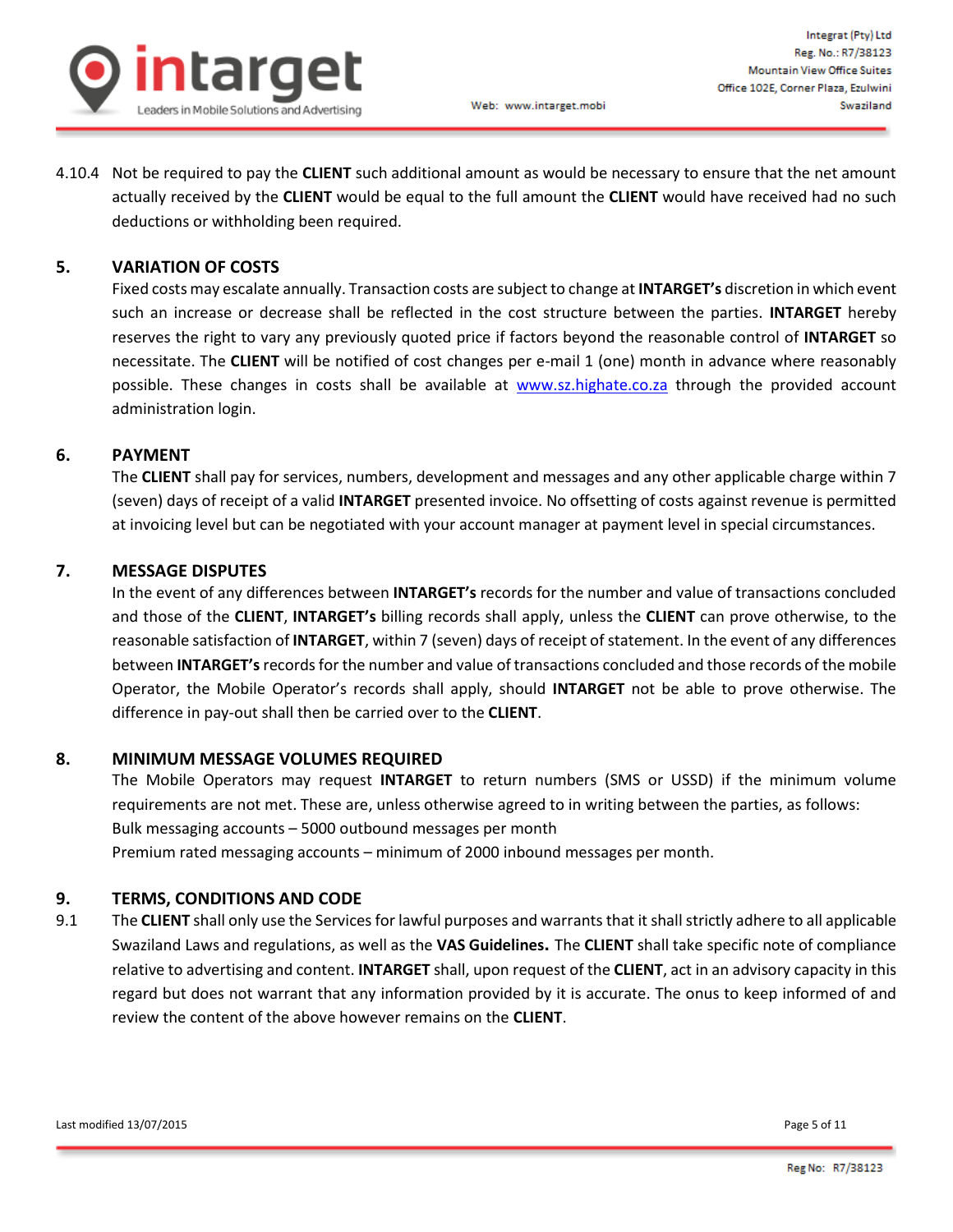

9.2 The **CLIENT** shall refrain from utilizing the Services for the provision of any "adult" content including; inter alia, "glamour" content. The **CLIENT** shall approach **INTARGET** for clarification should it be in any doubt as to whether the Service provides any content of an adult nature, which clarification shall be determined in the sole and unfettered discretion of **INTARGET**.

Web: www.intarget.mobi

9.3 The **CLIENT** expressly agrees that **INTARGET** shall be entitled to determine, in its sole and unfettered discretion, whether any content violates **INTARGET's** determination of "socially and morally acceptable" and **INTARGET** expressly reserves its rights to suspend any content found by **INTARGET** to be in violation of this clause with our without notice to the **CLIENT.** 

#### **10. DISCLAIMER**

- 10.1 **INTARGET** shall not be held liable for the service delivery failure or failure of performance, or performance degradation due to the mobile Operator's non-performance. **INTARGET** shall also not be held liable by any **CLIENT**, if some or all services are suspended or terminated by the Mobile Operator(s) or any other regulatory body for any reason whatsoever, or if the Agreement are cancelled due to any illegal activity or activity contravening the Laws of Swaziland and/or the **VAS Guideline** rules and guidelines, by the **CLIENT**.
- 10.2 **INTARGET** shall further not be held liable for the service delivery failure or failure of performance, or performance degradation due to the Software Programme provided and/or corresponding hardware failure or nonperformance. Whilst every effort is made by **INTARGET** to ensure the optimum functionality of **INTARGET's** Software Code, and/or hardware servers, I**NTARGET** accepts no liability for direct or consequential loss, harm or damage as a result of access, installation or integration by the **CLIENT**, and use of the Code to the recipients business or service functionality or giving rise to non-compliance of or contravention of any rule, regulation or legislative provision arising as a result of intrinsic errors, human error or subsequent modifications to the Software Code.
- 10.3 **INTARGET** cannot guarantee the continuance of any service and will not be held liable for any loss occasioned by **INTARGET**'s decision to discontinue offering a service at any time in the future. The **CLIENT** agrees and accepts that the services offered by **INTARGET** are offered in **INTARGET**'s sole and unfettered discretion. **INTARGET** shall endeavor where possible to provide the **CLIENT** with reasonable notice should a decision be taken to discontinue offering a service at any time.

#### **11. INDEMNIFICATION**

11.1 The **CLIENT**, accordingly indemnifies and holds **INTARGET** harmless against all and any loss, liability, actions, and damages, (including direct, indirect, special or consequential damages), and whether in an action based on contract, negligence or any other action related to this contract and/ or the services rendered in terms thereof, arising out of or in connection with the failure or delay in the performance of the Services offered by **INTARGET**, as result of mobile Operator malfunction or suspension or human error unless proven to be attributed to gross negligence or wilful intent on the part of **INTARGET**.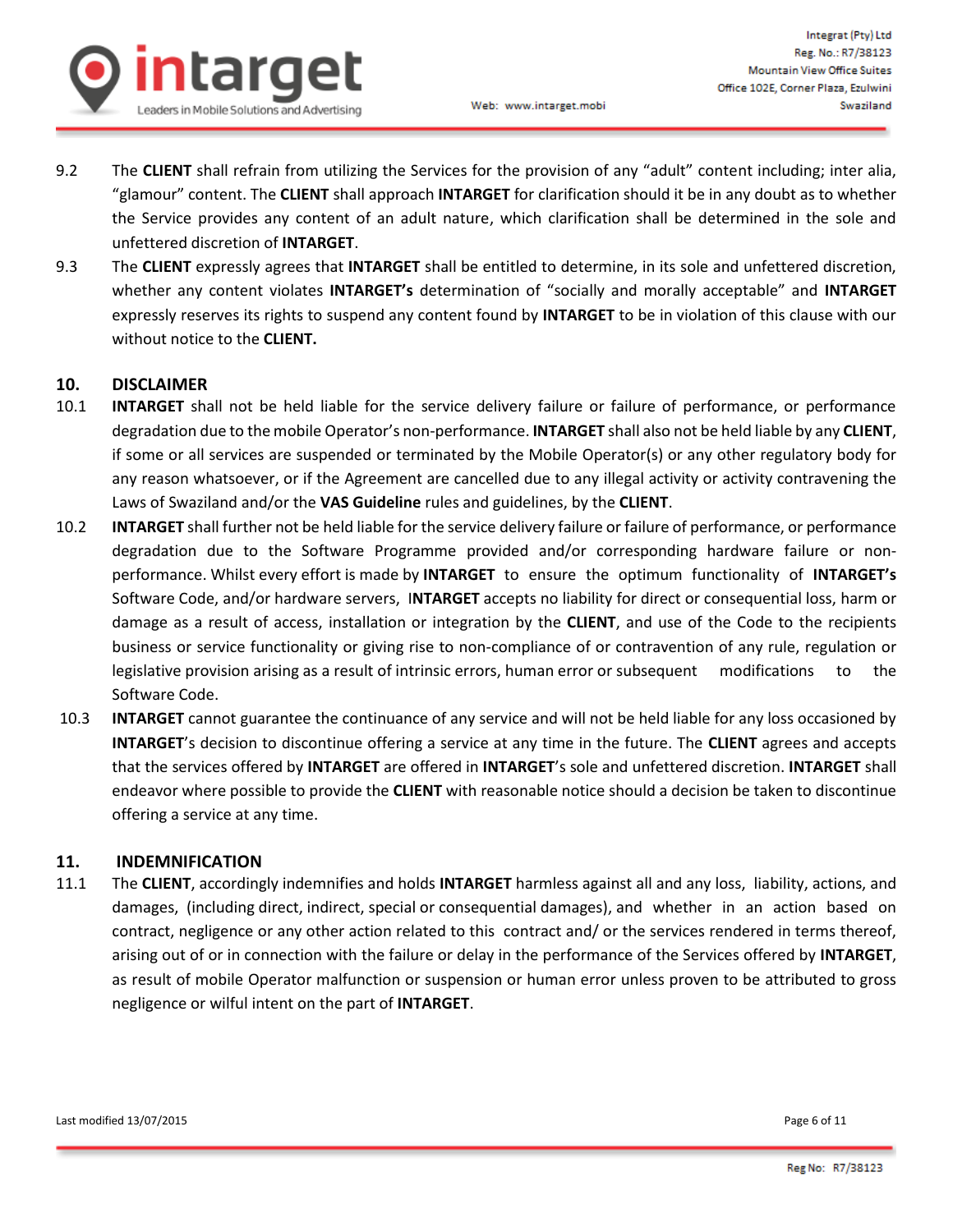

#### **12. DISPUTES, FINES AND SUSPENSIONS**

- 12.1 **INTARGET** shall have the right to retain any funds payable to the **CLIENT** in the case of breach of the terms of this Agreement, by the **CLIENT**, or in case of a pending litigation between the parties in this agreement, or in case of pending Operator fines, or unresolved Mobile Operator complaints directed to the **CLIENT** due to misconduct in the market. The **CLIENT** shall take full responsibility for any formal responses to any regulating body. **INTARGET** shall however be kept fully informed of the progress of any such proceedings. Any assistance given by **INTARGET** in this regard shall be at a prescribed fee and at the **CLIENT**S own risk. **INTARGET** is herewith absolved of any liability in this regard. The **CLIENT** shall at all times be responsible for payment upon demand of any fines or penalties imposed by any regulating or other authority.
- 12.2 **INTARGET** reserves the right to, in its discretion, summarily suspend the services of a **CLIENT** that does not comply with the **VAS Guidelines** or other applicable law or regulation. Such services shall only be reinstated when the **CLIENT** has taken appropriate corrective action.
- 12.3 **INTARGET** undertakes to provide full reasons to the **CLIENT** for any suspension of services within a reasonable period in the circumstances, shall re-instate such services as speedily as possible if appropriate corrective action has been taken and if the agreement had not been terminated as a result of the failure to comply, and shall not suspend any services in an arbitrary manner.

#### **13. PRIVACY**

- 13.1 Whilst the name, cellular phone number(s), and other contact information of the **CLIENT** and its subscribers which is supplied to **INTARGET** when registering for the Services, shall not be made available to any third party without the consent to the **CLIENT** and/or Subscribers, **INTARGET** nevertheless is able to trace the Source of a message, and such information shall be made available to the authorities if required by law.
- 13.2 **INTARGET** or its staff shall not sell or rent any personally identifiable information about the **CLIENT**'s or its subscribers to any third party. However monitoring or recording of messages, subject to the **CLIENT**S security requirements, may take place for business purposes to the extent permitted by law, such as for example quality control and training for the purposes of marketing and improving the Services. However, in these situations, **INTARGET** shall not disclose information that could be used to personally identify the **CLIENT** or its End-Users.
- 13.3 The **CLIENT** must notify **INTARGET** immediately should any information of the **CLIENT** change.

#### **14. CONFIDENTIALITY**

Both parties undertake to maintain the confidentiality of all information imparted to it pursuant to this agreement including the "**KNOW – HOW**" and expertise of each of the respective parties. Neither party shall divulge or permit to be divulged any aspect of such information otherwise than for the purposes of this agreement. Confidential information will not include information which is at the time of disclosure already in the public domain or thereafter becomes part of the public domain otherwise than by breach of this agreement; and such information as the recipient is able to show was within its knowledge prior to the disclosure thereof and such information as the recipient is able to show subsequently lawfully came into its knowledge from a third party lawfully possessing such information. Confidentiality agreements will remain in place for 2 (two) years after date of termination of this agreement, unless otherwise agreed to in writing, this agreement shall supersede all prior non-discloser agreements.

Last modified 13/07/2015 **Page 6 of 11**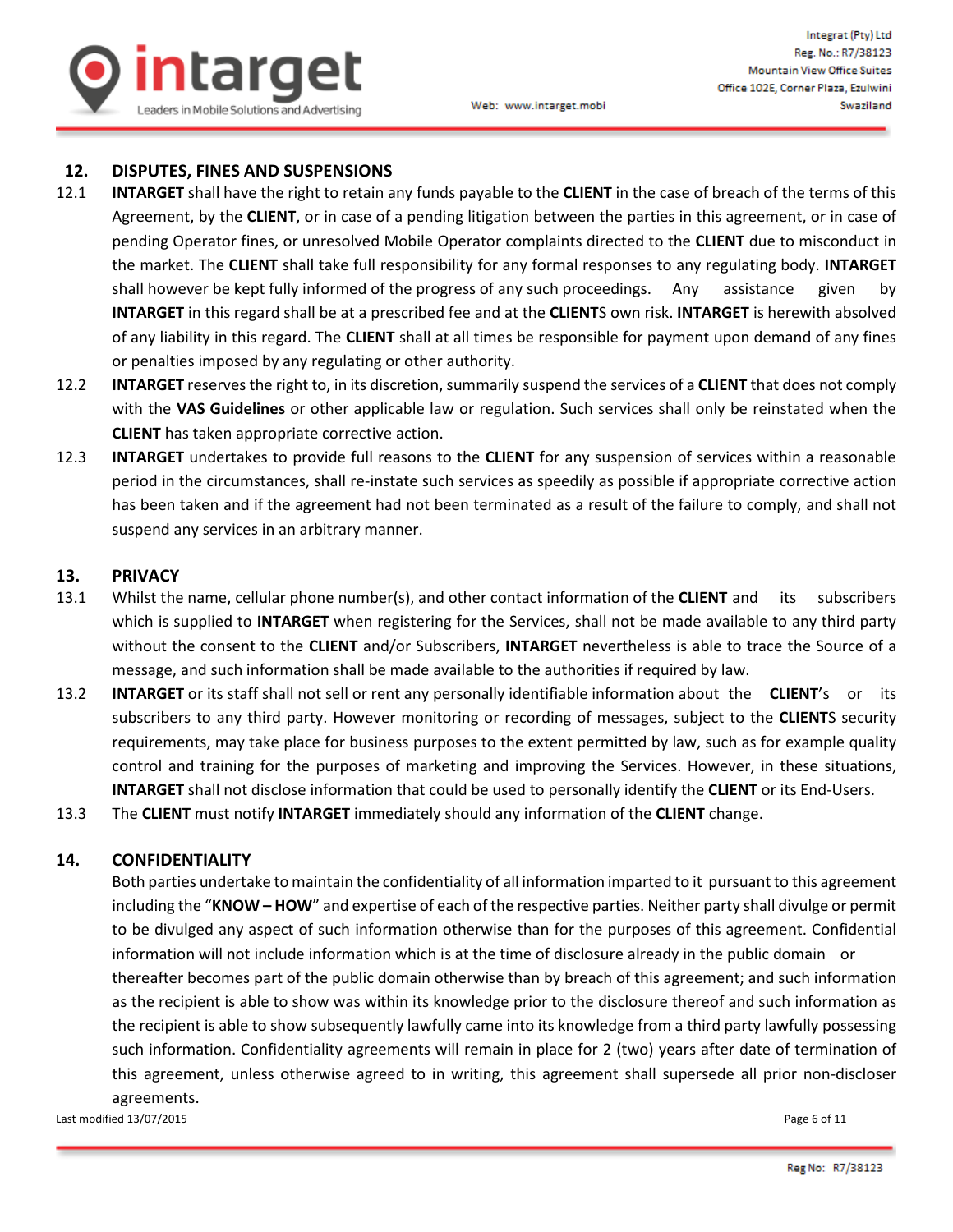

## **15. PASSWORD**

The **CLIENT** shall keep its password secure and warrant that no other person shall use the Services utilizing its password, and acknowledges further that it is responsible for ensuring that no unauthorized access to the Services is obtained using its password, and that it shall be liable for all such activities conducted pursuant to such use, whether authorized or not.

Web: www.intarget.mobi

### **16. INTELLECTUAL PROPERTY RIGHTS**

The **CLIENT** acknowledges that **INTARGET** owns the intellectual property rights in and to its interfaces, and the unauthorized use thereof is expressly prohibited and shall cause**INTARGET** serious and irreparable harm.

#### **17. SERVICE LEVEL AGREEMENT**

The **CLIENT** shall adhere to the Service Levels as set out in Attachment "B".

#### **18. ADMISSION OF OTHER PARTIES TO THE AGREEMENT**

The parties may by written agreement admit other parties to the agreement upon such terms and conditions as may be agreed upon. It shall be a term of such agreement that the party being admitted to this agreement shall be bound to the terms and conditions of this agreement as varied by the agreement admitting the new party to this agreement.

#### **19. BREACH**

- 19.1 Should any Party ("**Defaulting Party**") commit a breach of any of the provisions of this Agreement, then any other Party ("**Aggrieved Party**") shall be obliged to give the Defaulting Party 14 (fourteen) days' written notice to remedy the breach. If the Defaulting Party fails to comply with such notice, the Aggrieved Party shall be entitled to cancel this Agreement against the Defaulting Party or to claim immediate payment and/or specific performance by the Defaulting Party of all the Defaulting Party's obligations whether or not the due date for payment and/or performance shall have arrived, in either event without prejudice to the Aggrieved Party's rights to claim damages. The foregoing is without prejudice to such other rights as the Aggrieved Party may have in law. The content of this clause 19 is to be read in conjunction with clause 12 regarding disputes, fines and/or summary suspension.
- 19.2 **INTARGET** reserves the right to, should the agreement be cancelled as a result of breach by the **CLIENT**, after notification to the **CLIENT** in writing / telefax or by e-mail, utilize and/or reallocate any/all recourses assigned to the **CLIENT**'S account as from no earlier than 15 days subsequent to such notification, including but not limited to numbers and keywords whether allocated by direct connection method or web tools in any manner whatsoever.
- 19.3 Should this agreement be terminated before the contract term has lapsed and as a result of a breach of any of the terms or conditions of this Agreement by the **CLIENT,** the **CLIENT** shall be liable for all fixed costs and transaction costs for the remainder of the period, at the applicable rate for a standard Main Account at the time. The **CLIENT** shall in addition be liable for all historical transaction charges incurred up to date of cancellation or termination.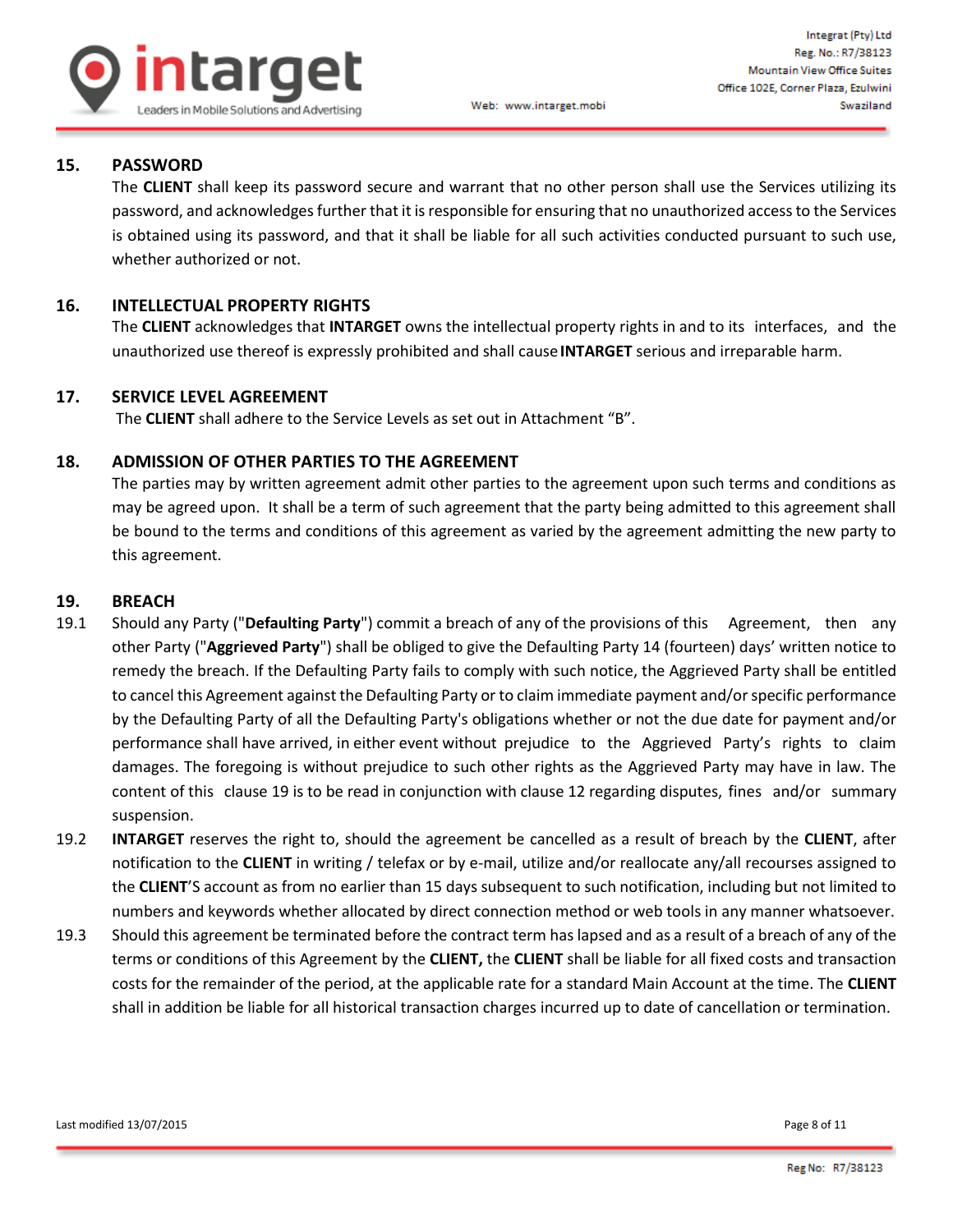

- 19.4 In the event of the non- payment of a valid **INTARGET** invoice, a **CLIENT**"s services may further be suspended pending payment failing which **INTARGET** shall be entitled to cancel the agreement in terms of this clause 19.
- 19.5 Notwithstanding the provisions of this clause 19 **INTARGET** shall, in the event of a severe and /or continuous breach of compliance with the governing regulatory and/or legislative provisions by the **CLIENT**, be entitled to summarily, without notification to rectify, cancel this agreement.

#### **20. DOMICILIUM CITANDI ET EXECUTANDI**

The parties choose as their domicilium address for all purposes including the service of court process the address set out in this agreement. A party may change its domicilium address on 30 (thirty) days written notice to the other party.

#### **21. NOTICES**

Every notice, consent or other communication required or permitted hereunder from either party shall be in writing. It shall be sufficiently given or transmitted if and when:

- 21.1 Hand delivered to the other party at its domicilium address, or at such address as the receiving party may have designated in writing;
- 21.2 transmitted by means of a telex or telefax to the addressee's telex or telefax number and in respect of which telex or telefax an acknowledgment has been received;
- 21.3 deposited in the mail, duly registered with postage pre-paid for prompt delivery and addressed to the other party at its domicilium address. A notice deposited in the mail in terms of this sub-clause shall be deemed to have been delivered on the seventh business day after the date of posting.
- 21.4 sent by e-mail which shall have presumed to have been received on the same day that it was sent unless proven to the contrary.

#### **22. GENERAL**

- 22.1 No waiver by a party of any breach, failure or default in performance by the other party, and no failure, refusal or neglect by a party to exercise any right hereunder or to insist upon strict compliance with or performance of the other party's obligations under this agreement, shall constitute a waiver of the provisions of this agreement and a party may at any time require strict compliance with the provisions of this agreement.
- 22.2 This agreement constitutes the entire agreement between the parties who acknowledge that there are no oral or written understandings or agreements between them relating to the subject matter of this agreement. No amendment, consensual cancellation or other modification of this agreement and specifically this clause shall be valid or binding on a party hereto unless reduced to writing and executed by both parties hereto.
- 22.3 This agreement shall be subject to the jurisdiction of the Courts of Swaziland and governed in accordance with the Laws of Swaziland.
- 22.4 All the provisions of this agreement shall be severable and no provision shall be affected by the invalidity of any other provision of this agreement.

Last modified 13/07/2015 **Page 9 of 11**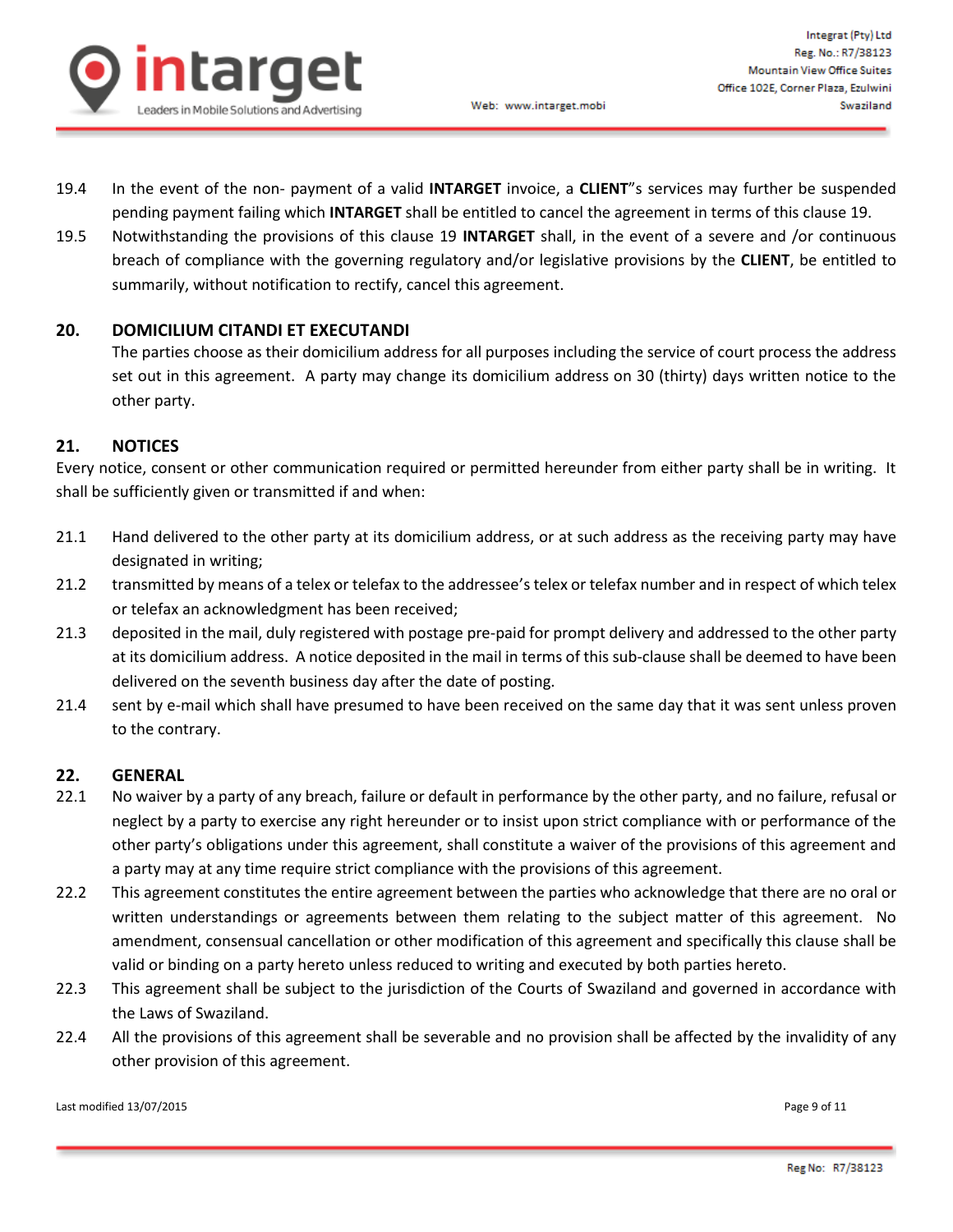

- 22.5 Whenever a personal pronoun is used in this agreement, it is understood that such usage shall include singular and plural, masculine, feminine and neuter and refer in appropriate cases to juristic persons as well as natural persons.
- 22.6 The parties acknowledge that they have entered into this agreement, duly authorized, after making independent investigations and that neither party has made any representations or given any warranties other than as may be set out in this agreement.
- 22.7 Attachments "A" and "B" hereto are deemed to form part of this agreement and are incorporated herein. Upon the signing of this agreement and attachments and making use of the services provided by **INTARGET** the **CLIENT** declares and acknowledges that it has taken note of and has informed of itself of all information referred to herein.

|                          |                                                                                                                      |  | DATED at _____________________ this _____ day of ______________________________ 20____  |               |
|--------------------------|----------------------------------------------------------------------------------------------------------------------|--|-----------------------------------------------------------------------------------------|---------------|
| <b>AS WITNESSES:</b>     |                                                                                                                      |  |                                                                                         |               |
| 1.                       |                                                                                                                      |  |                                                                                         |               |
| 2.                       |                                                                                                                      |  | <b>INTARGET (Duly Authorized)</b>                                                       |               |
|                          |                                                                                                                      |  | DATED at _____________________this ______ day of _______________________________ 20____ |               |
| <b>AS WITNESSES:</b>     |                                                                                                                      |  |                                                                                         |               |
| 1.                       | <u> 1989 - Johann John Harry, mars eta bainar eta industrial eta erromana eta erromana eta erromana eta erromana</u> |  |                                                                                         |               |
| 2.                       |                                                                                                                      |  | The CLIENT (Duly Authorized)                                                            |               |
|                          | Authorized Representative Name:                                                                                      |  |                                                                                         |               |
|                          | ID nr of Representative:                                                                                             |  |                                                                                         |               |
|                          | Residential Address of signatory:                                                                                    |  |                                                                                         |               |
| Designation:             |                                                                                                                      |  | <u> 1989 - Johann John Stone, mension al-Amerikaan parte (</u>                          |               |
| Cell Number:             |                                                                                                                      |  | <u> 1980 - Johann John Stone, mars eta biztanleria (h. 1980).</u>                       |               |
| Last modified 13/07/2015 |                                                                                                                      |  |                                                                                         | Page 10 of 11 |